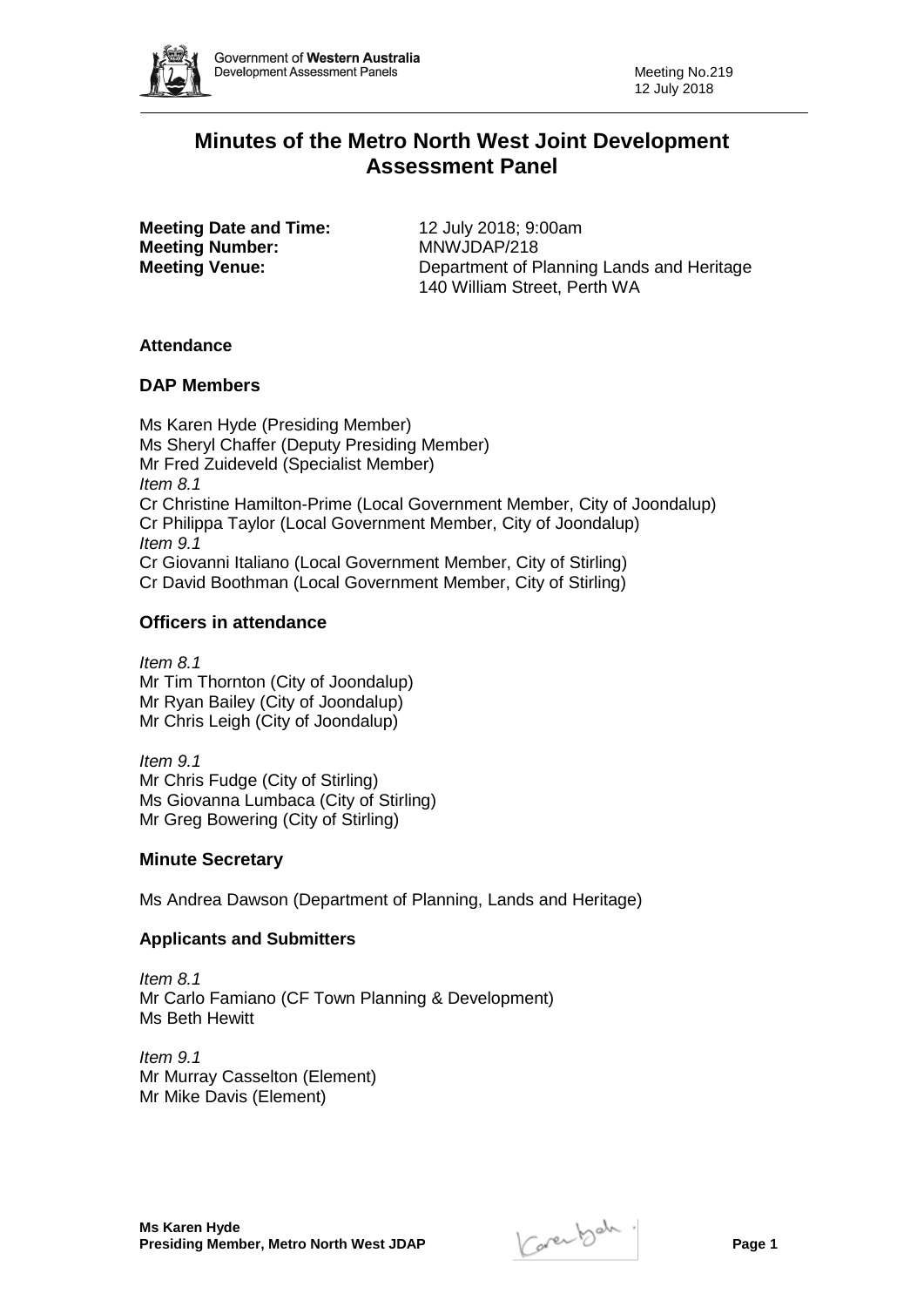

## **Members of the Public / Media**

There were 14 members of the public in attendance. Ms Taylor Brown from Community News was in attendance.

## **1. Declaration of Opening**

The Presiding Member declared the meeting open at 9:00am on 12 July 2018 and acknowledged the past and present traditional owners and custodians of the land on which the meeting was being held.

The Presiding Member, announced the meeting would be run in accordance with the DAP Standing Orders 2017 under the *Planning and Development (Development Assessment Panels) Regulations 2011*.

The Presiding Member advised that in accordance with Section 5.16 of the DAP Standing Orders 2017 which states *'A person must not use any electronic, visual or audio recording device or instrument to record the proceedings of the DAP meeting unless the Presiding Member has given permission to do so.',* the meeting would not be recorded.

#### **2. Apologies**

Nil

#### **3. Members on Leave of Absence**

Nil

#### **4. Noting of Minutes**

DAP members noted that signed minutes of previous meetings are available on the [DAP website.](https://www.planning.wa.gov.au/7578.aspx)

#### **5. Declaration of Due Consideration**

All members declared that they had duly considered the documents.

#### **6. Disclosure of Interests**

DAP Member, Cr Christine Hamilton-Prime (City of Joondalup), declared an impartiality interest in item 8.1. Presenter Ms Beth Hewitt is known to Cr Christine Hamilton-Prime.

In accordance with section 4.6.1 and 4.6.2 of the DAP Standing Orders 2017, the Presiding Member determined that the member listed above, who had disclosed an impartiality interest, was permitted to participate in discussion and voting on the items.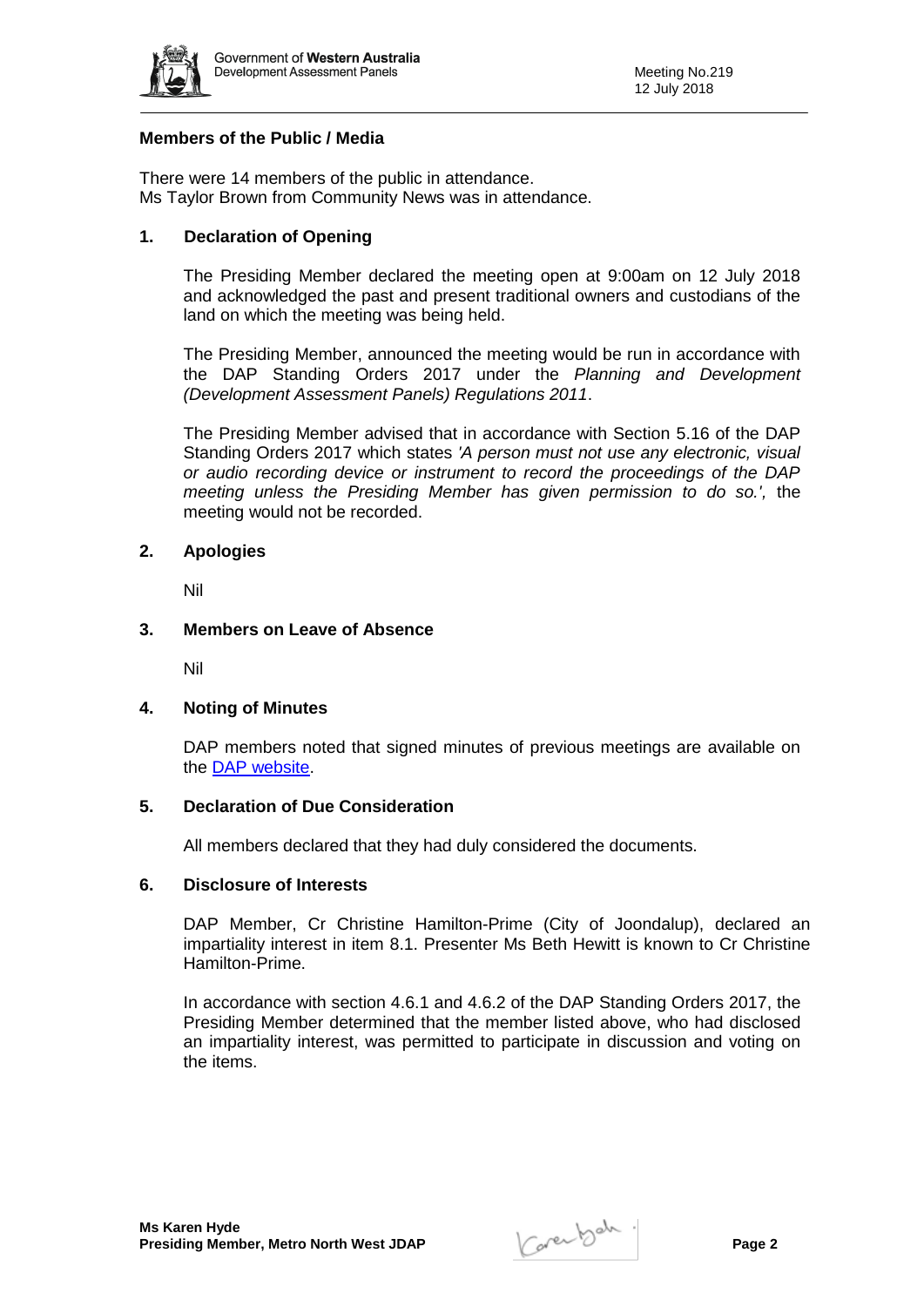

## **7. Deputations and Presentations**

- **7.1** Ms Beth Hewitt addressed the DAP against the application at Item 8.1 and responded to questions from the panel.
- **7.2** Mr Carlo Famiano (CF Town Planning & Development) addressed the DAP in support the application at Item 8.1 and responded to questions from the panel.
- **7.3** The City of Joondalup addressed the DAP in relation to the application at Item 8.1 and responded to questions from the panel.

#### *The presentations at Items 7.1-7.3 were heard prior to the application at Item 8.1*

- **7.4** Mr Mike Davis (Element) addressed the DAP in support the application at Item 9.1 and responded to questions from the panel.
- **7.5** The City of Stirling addressed the DAP in relation to the application at Item 9.1 and responded to questions from the panel.

#### *The presentations at Items 7.4-7.5 were heard prior to the application at Item 9.1*

#### **PROCEDURAL MOTION**

**Moved by:** Ms Karen Hyde **Seconded by:** Cr Christine Hamilton-Prime

That the application at Item 9.1 be heard prior to the application at Item 8.1.

**REASON:** The panel members deemed it appropriate to allow the minor amendment application at Item 9.1 to be determined prior to the new application at Item 8.1.

#### **The Procedural Motion was put and CARRIED UNANIMOUSLY.**

#### **8. Form 1 – Responsible Authority Reports – DAP Application**

| 8.1 | <b>Property Location:</b><br><b>Development Description:</b><br>Applicant: | Lot 125 (1) & 126 (3) Chipala Court, Edgewater<br>Fourteen (14) Multiple Dwellings<br>Mr Carlo Famiano (CF Town Planning &<br>Development) |
|-----|----------------------------------------------------------------------------|--------------------------------------------------------------------------------------------------------------------------------------------|
|     | Owner:                                                                     | Ms Margaret Lee, Mr Naim Royden Jones &<br>Mr Peter Lee                                                                                    |
|     | Responsible Authority:<br>DAP File No:                                     | City of Joondalup<br>DAP/18/01400                                                                                                          |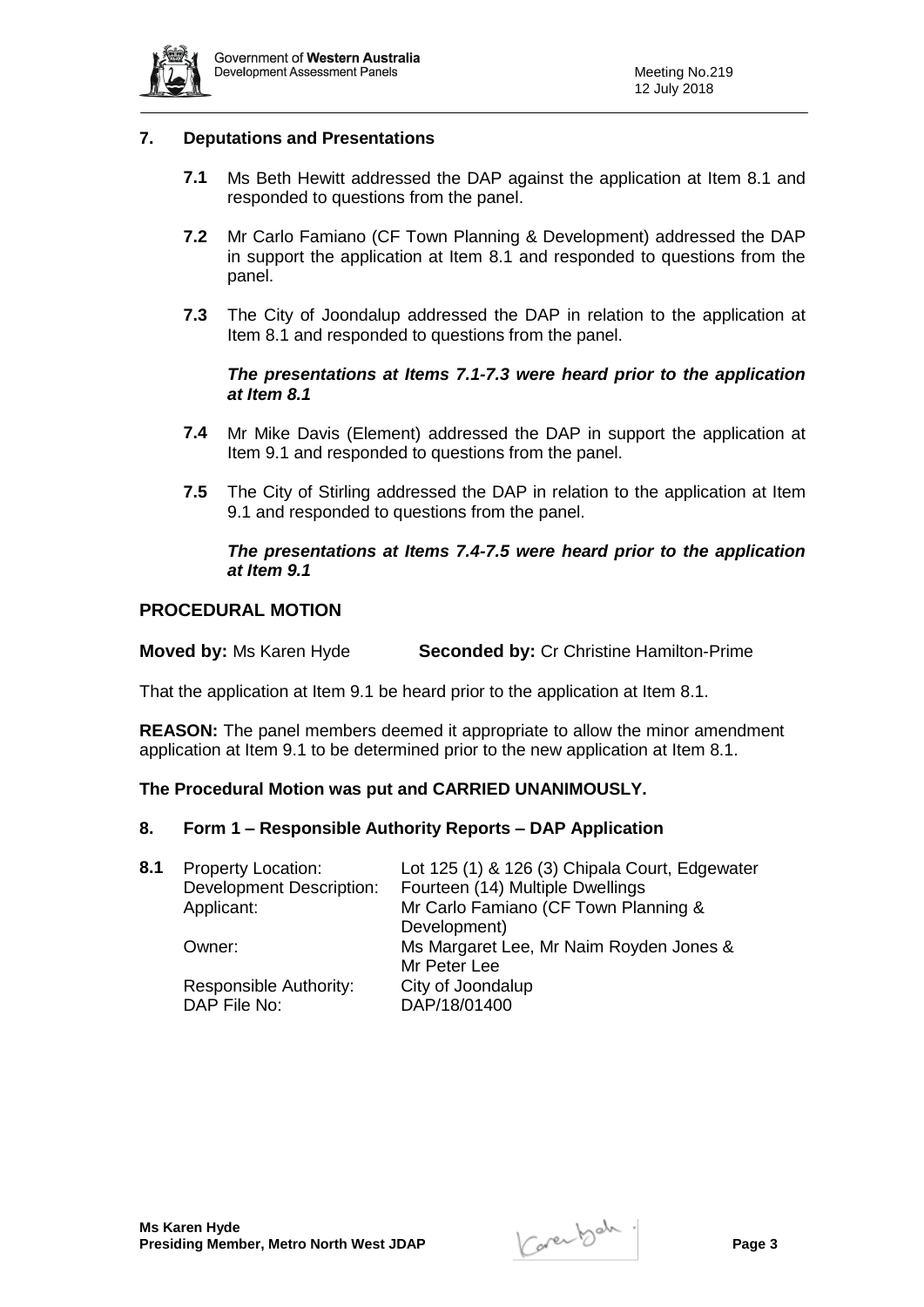

# **REPORT RECOMMENDATION**

**Moved by:** Cr Philippa Taylor **Seconded by:** Cr Christine Hamilton-Prime

That the Metro North-West JDAP resolves to:

**Refuse** DAP Application reference DAP/18/01400 and accompanying plans (Attachment 2) in accordance with Clause 68 of the *Planning and Development (Local Planning Schemes) Regulations 2015* and the provisions of the City of Joondalup *District Planning Scheme No.2* for the following reasons:

- 1. In accordance with Schedule 2, clause 67 (c) of the *Planning and Development (Local Planning Scheme) Regulations 2015,* the proposed development does not meet the 'deemed-to-comply' provisions or the 'design principles' of clause *6.1.1 Building size* of *State Planning Policy 3.1: Residential Design Codes of Western Australia*, as the bulk and scale of the development is considered to have a negative impact on the amenity of immediately surrounding land owners. The excessive bulk and scale of the development is considered to be a product of the building height (as viewed from Chipala Court), reduced street setbacks, reduced open space, and retaining and fill exceeding a metre between Chipala Court and the building.
- 2. In accordance with Schedule 2, clause 67 (c) of the *Planning and Development (Local Planning Scheme) Regulations 2015,* the proposed development does not meet the 'deemed-to-comply' provisions or the 'design principles' of clause *6.1.2 Building height* of *State Planning Policy 3.1: Residential Design Codes of Western Australia*, as the over height development is considered to have an adverse impact on the amenity of eastern adjoining properties and the Chipala Court streetscape as it has not been designed to reduce the perception of height through appropriate design measures.
- 3. In accordance with Schedule 2, Clause 67 (c) of the *Planning and Development (Local Planning Scheme) Regulations 2015,* the proposed development does not meet the 'deemed-to-comply' provisions or the 'design principles' of clause *6.2.3 Sightlines* of *State Planning Policy 3.1: Residential Design Codes of Western Australia*, as the vehicular sightlines provided to the Chipala Court vehicle access point are obstructed by the retaining on the southern boundary, which compromises the safety and visibility of the vehicle access way.
- 4. In accordance with Schedule 2, Clause 67 (c) of the *Planning and Development (Local Planning Scheme) Regulations 2015,* the proposed development does not meet the 'deemed-to-comply' provisions or the 'design principles' of clause *6.3.3 Parking* of *State Planning Policy 3.1: Residential Design Codes of Western Australia*, as the car parking provided on-site is inadequate based on the expected demand to be generated by the 14 multiple dwellings.
- 5. In accordance with Schedule 2, Clause 67 (c) of the *Planning and Development (Local Planning Scheme) Regulations 2015,* the proposed development does not meet the 'deemed-to-comply' provisions or the 'design principles' of clauses *6.3.7 Site works* of *State Planning Policy 3.1: Residential Design Codes of Western Australia*, as: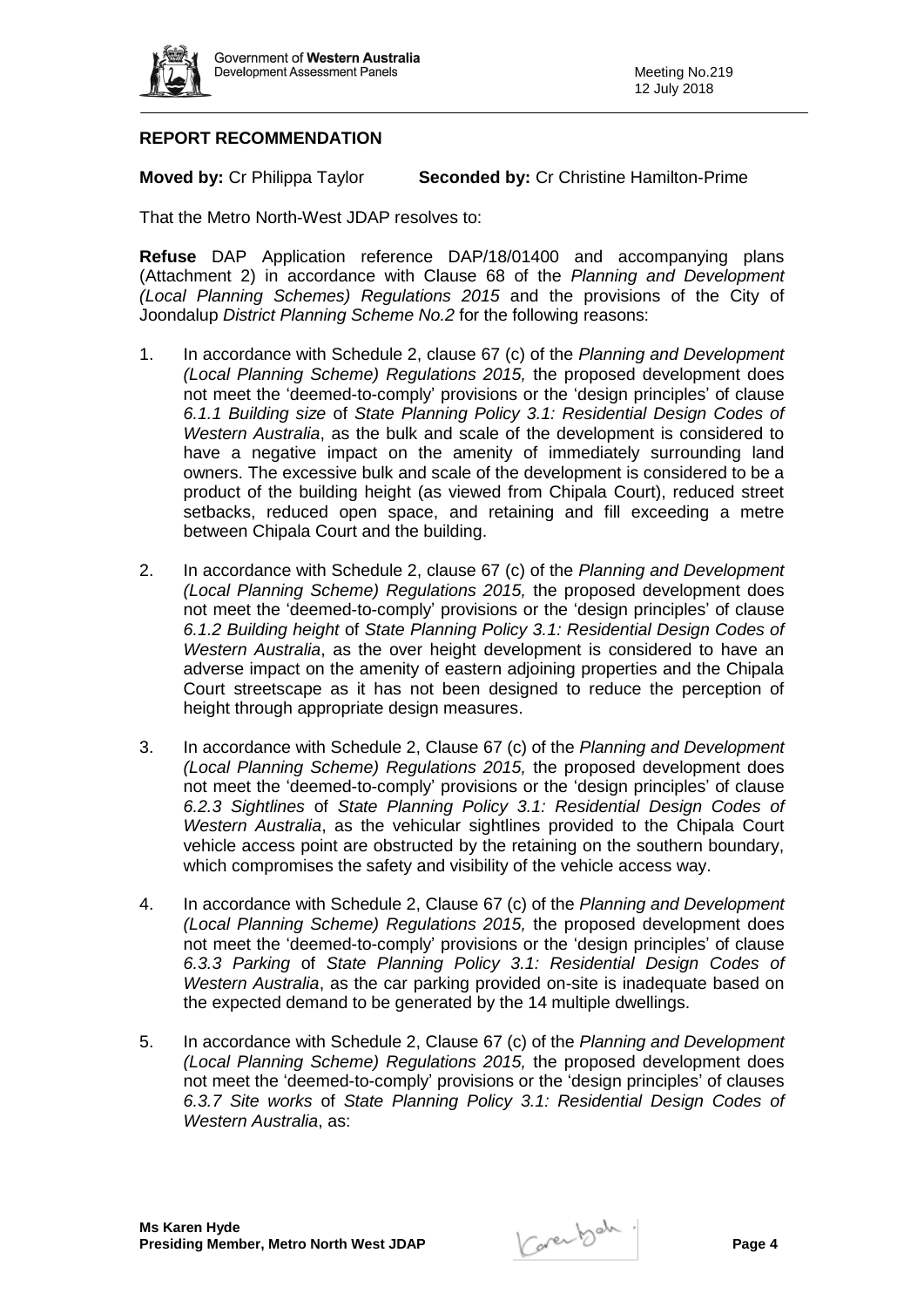

- 5.1 The fill and associated retaining walls to a maximum height of 1.728 metres are not considered minimal and do not respect the ground levels at the boundary of the site as viewed from the street (Chipala Court).
- 5.2 The resultant bulk of the fill and associated retaining walls exacerbates the impact of the discretions also being sought in relation to clauses *6.1.1 Building size, 6.1.2 Building height, 6.1.3 Street setbacks* and *6.1.5 Open space*.
- 6. In accordance with Schedule 2, Clause 67 (g) of the *Planning and Development (Local Planning Scheme) Regulations 2015,* the proposed development does not comply with the 'deemed-to-comply' provisions or the 'design principles' of clause *6.1.3 Street setbacks* of the City's *Residential Development Local Planning Policy* as the proposed street setbacks to Apalie Trail and Chipala Court, do not contribute to the desired streetscape, are not appropriate to the site's location and do not respect adjoining development and existing streetscape.
- 7. In accordance with Schedule 2, Clause 67 (m) of the *Planning and Development (Local Planning Scheme) Regulations 2015,* the development is not compatible with its setting and relationship to other development/land within the locality, as the eastern elevation of the development will impact on the amenity of surrounding landowners due to its bulk, scale, height, reduced setbacks and design.
- 8. In accordance with Schedule 2, Clause 67 (n) of the *Planning and Development (Local Planning Scheme) Regulations 2015*, the development is not considered to maintain the amenity of the established residential area as the bulk, scale and height of the development is inconsistent with and adverse to the existing character of the locality.
- 9. In accordance with Schedule 2, Clause 67 (s) of the *Planning and Development (Local Planning Scheme) Regulations 2015,* the proposed means of vehicle access and parking is not adequate in respect to the car parking bay shortfall for residents.
- 10. There are concerns regarding the individual areas of discretion being sought, as outlined in reasons for refusal 1 to 9 above. Additionally, when the issues identified are considered cumulatively, the areas of discretion being sought indicate that the extent of proposed development is over-development and greater than what the site should accommodate.

**REASON:** In accordance with details contained in the Responsible Authority Report.

## **The Report Recommendation was put and CARRIED UNANIMOUSLY.**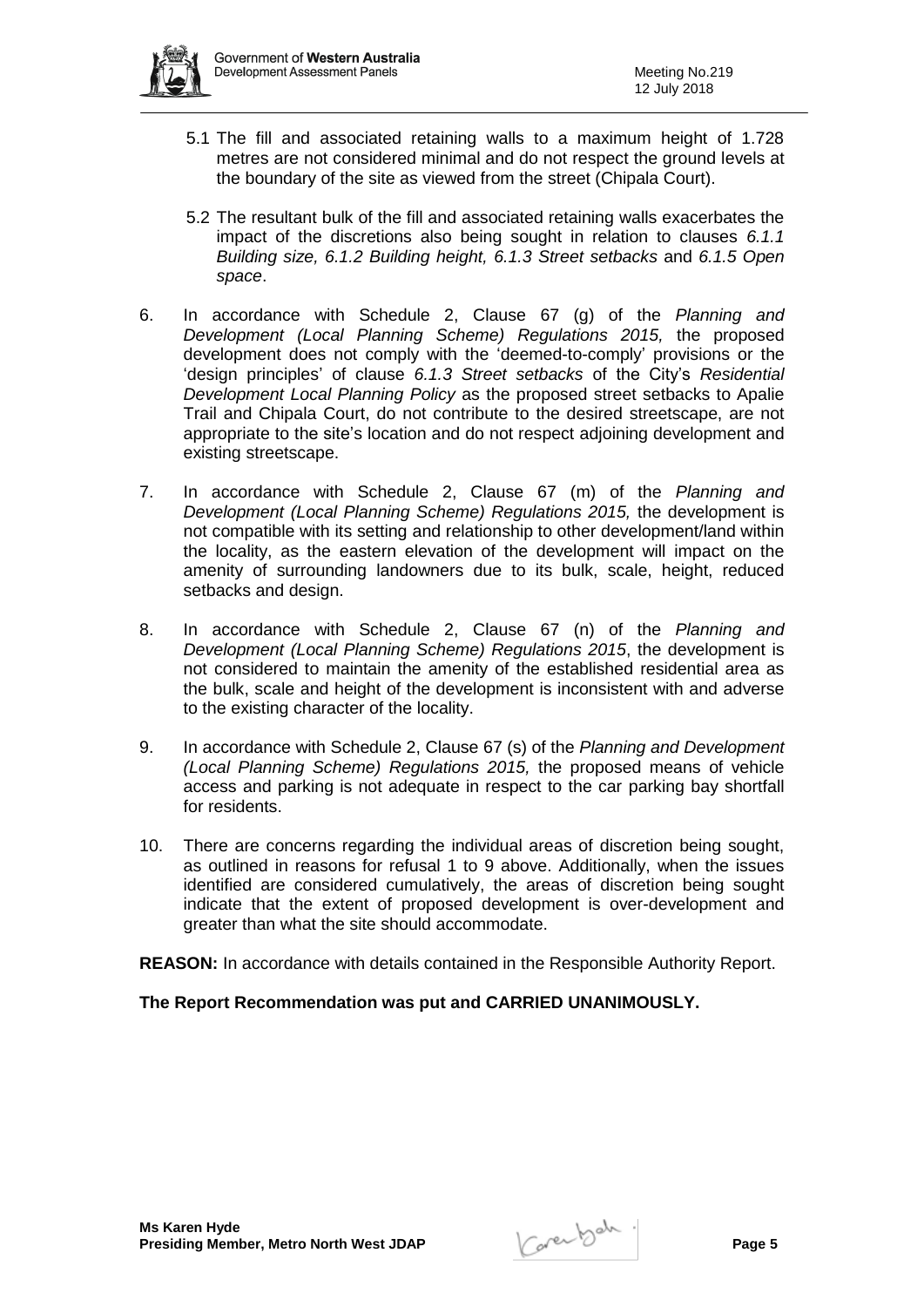

## **9. Form 2 – Responsible Authority Reports – Amending or cancelling DAP development approval**

| <b>Property Location:</b>       | Lot 603 (5) Milldale Way, Mirabooka      |
|---------------------------------|------------------------------------------|
| <b>Development Description:</b> | Four Storey Office and Cafe              |
| Proposed Amendments:            | Carport structure, modified car parking  |
|                                 | management plan and landscaping plan     |
| Applicant:                      | Mr Murray Casselton (Element)            |
| Owner:                          | Mr Adam Bronts                           |
|                                 | (Auslink Property Holdings No 2 Pty Ltd) |
| Responsible Authority:          | City of Stirling                         |
| DAP File No:                    | DAP/15/00915                             |
|                                 |                                          |

## **REPORT RECOMMENDATION**

That the Metro North-West Joint Development Assessment Panel resolves to:

- 1. **Accept** that the DAP Application reference DAP/15/00915 as detailed on the DAP Form 2 dated 13 April 2018 is appropriate for consideration in accordance with Regulation 17 of the *Planning and Development (Development Assessment Panels) Regulations 2011*;
- 2. **Approve** the DAP Application reference DAP/15/00915 as detailed on the DAP Form 2 dated 13 April 2018 and accompanying plans (Attachment 1) in accordance with the provisions of Schedule 2, Part 9, Clause 68 (2) of the *Planning and Development (Local Planning Schemes) Regulation 2015* for the proposed amendments to the approved Four Storey Office and Restaurant at Lot 603, House Number 5, Milldale Way, Mirrabooka, subject to:

# **Conditions**

- 1. Prior to the occupation of the development, the allocation of car parking bays on the site shall be in compliance with the Mirrabooka Town Centre Local Development Plan and Local Planning Policy 5.9, as follows:
	- a. Public Bays A minimum of 62 bays; and
	- b. Short Stay Public Bays A minimum of 37 bays.

Alternatively a 20% reduction in public car bays can be achieved via a cash-inlieu payment for up to 12 public car parking bays, based on the value of 21 m2 of land area per bay (valuation being obtained from the Valuer General's Office at the applicant's cost), and construction costs (to be determined by the City of Stirling) in accordance with Clause 5.8 of the City of Stirling Local Planning Scheme No.3 to the satisfaction of the City of Stirling, prior to the commencement of development (refer to Advice Note 1).

2. An amended Landscaping Plan shall be submitted to the City of Stirling and approved in writing prior to commencement or use of the ground level garage. The Landscaping Plan shall specifically demonstrate relocation of the three (3) trees on site displaced by the external garage addition.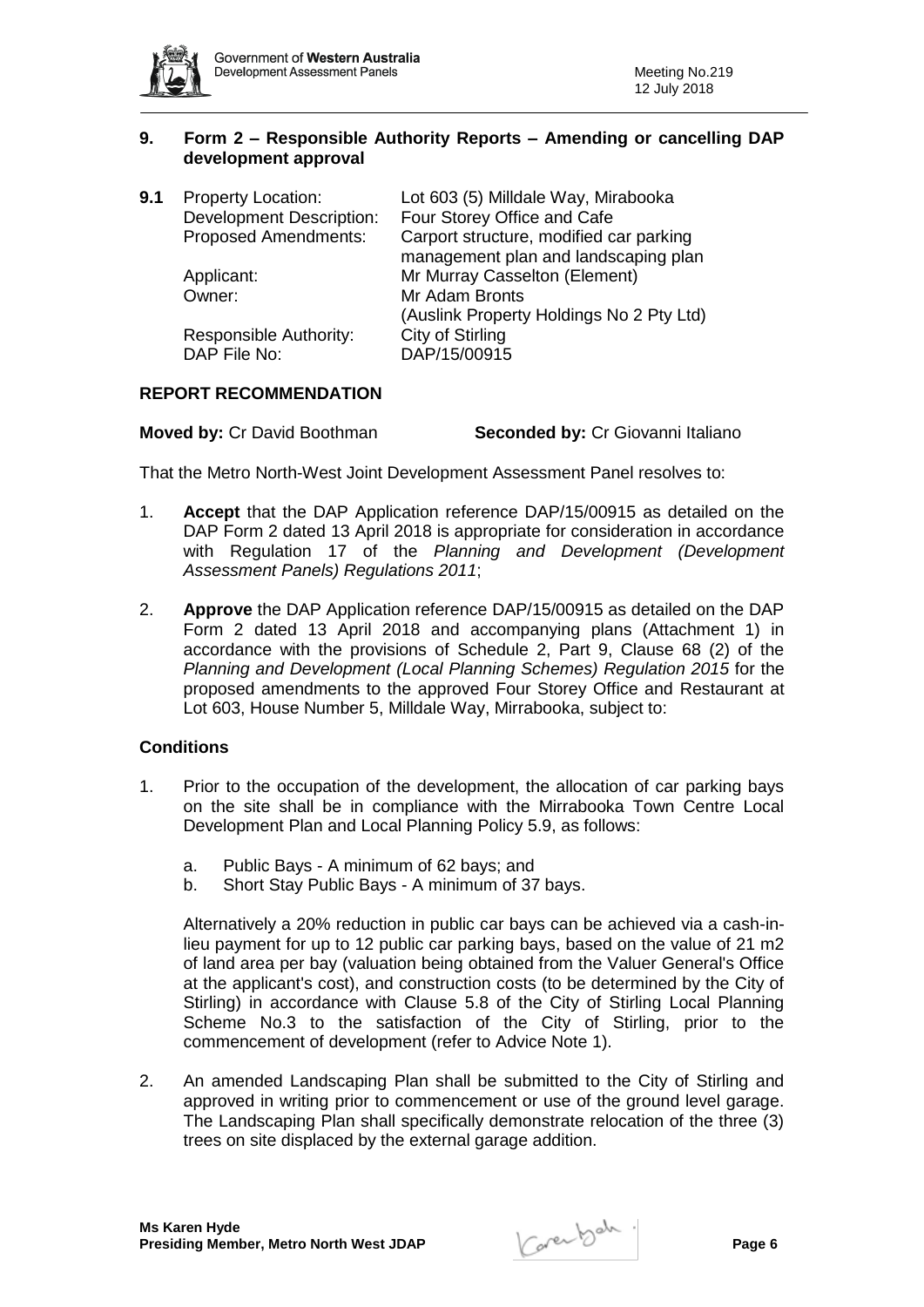

- 3. All land indicated as landscaped area on the approved landscaping plan shall be developed on practical completion of the building and are to be maintained in good condition thereafter.
- 4. The approved Parking Management Plan dated 30 May 2018 (Attachment 12) is to be complied with for the duration of the occupation of the development, unless otherwise varied with the approval of the City of Stirling.
- 5. The external garage roller shutter doors are to be designed and constructed to be visually permeable in accordance with the provisions of the City's Local Planning Policy 4.2 – Mixed Use & Commercial Centre Design Guidelines, to the satisfaction of the City of Stirling.
- 6. The development is to provide one (1) dedicated Service Bay, within the basement level in compliance with Local Planning Policy 5.9. The bay shall be signposted on site, to the satisfaction of the City prior to occupation of the development.
- 7. Vehicular parking, manoeuvring and circulation areas indicated on the approved plan shall be sealed and drained, the parking spaces marked out and maintained in good repair.
- 8. All parking areas (including disabled car parking bays) are to comply with AS/NZS2890.1:2004, AS2890.2:2002 and AS/NZS2890.6:2009.
- 9. A Site Management Plan to be submitted and approved by the City of Stirling prior to the issue of a building permit. The Site Management Plan to address dust, noise, waste management, storage of materials, traffic and site safety/security. The Site Management Plan is to be complied with for the duration of the construction of the development.
- 10. No goods or materials being stored, either temporarily or permanently, in the parking or landscape areas or within access driveways. All goods and materials are to be stored within the buildings or storage facilities, where provided.
- 11. Architectural lighting of the building and lighting under all awnings and at all entry points to be provided prior to occupation of the development.
- 12. Lighting to be provided to all public spaces including under awnings, parking areas, service areas, footpaths and entry and exit points.
- 13. Any outside lighting to comply with Australian Standards AS 4282-1997 for the control of obstructive effects of outdoor lighting and not spill into any adjacent residential premises.
- 14. All signage is to be in strict accordance with the City of Stirling's Advertising Signs Policy, unless the further approval from the City of Stirling is obtained.
- 15. Compliance with the colours and materials schedule provided on the approved plans.
- 16. All air conditioning units, plant and roof equipment and other external fixtures are to be screened from view of a public street.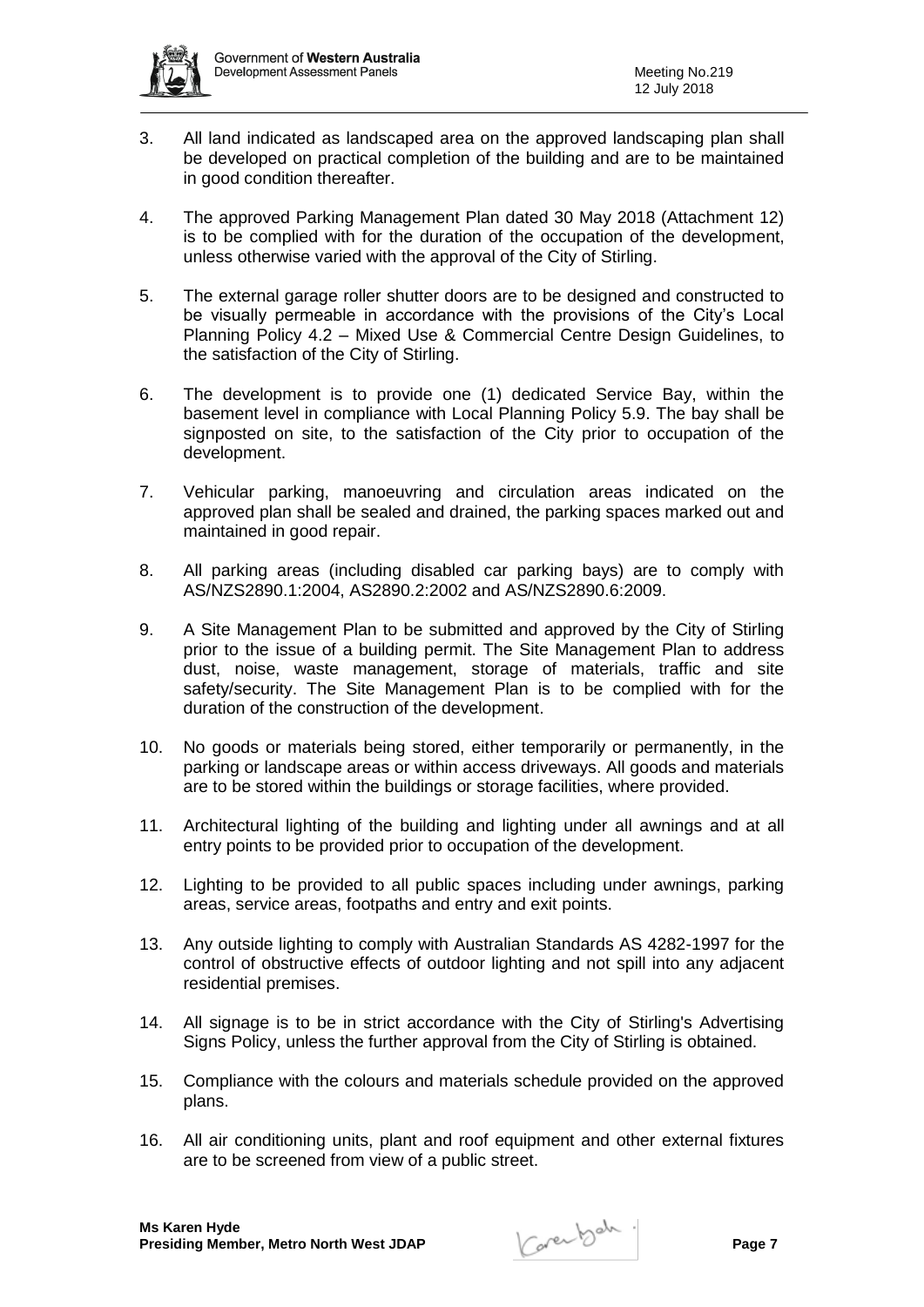

- 17. All stormwater from all roofed and paved areas shall be collected and contained on site.
- 18. All ground floor external walls are to be treated with an anti-graffiti coating to reduce the likelihood of and improve ease of graffiti removal.

#### **Advice Notes**

1. Short Stay Public Parking Bays means bays that are provided or offered to members of the public (whether or not upon a payment of a fee or subject to other condition) but does not include parking that involves the use of reserved or dedicated parking bay.

The Public Parking Bays shall be publicly accessible at all times. The following time limits are to apply:

- a. 50% of vehicles are permitted to stay less than 4 hours; and
- b. 90% of vehicles are permitted to stay less than 6 hours.
- 2. Construction noise is not permitted outside of the hours of 7.00am to 7.00pm Monday to Saturday inclusive. Any construction works are to comply with the Environmental Protection (Noise) Regulations 1997. Noisy construction works to comply with times specified under the Noise Regulations unless a Noise Management Plan for the construction site has been issued.
- 3. Delivery and service vehicles are not permitted to enter the site outside of the hours 7:00am to 7:00pm Monday to Saturday and 9:00am to 5:00pm Sundays and public holidays.
- 4. Detailed fit out plans and specifications for the proposed café to be submitted to and approved by the City's Health Unit prior to the commencement of fitting out.
- 5. Proposed café to comply with the requirements of the Food Act 2008 and the Australia New Zealand Food Standards code.
- 6. Potential nuisance from artificial light to be addressed in accordance with Australian Standard AS 4282- 1997.
- 7. All designated exits are to have the doors opening towards egress unless otherwise approved by the City's Health and Compliance Business Unit.
- 8. Ventilation of underground car park to comply with Australian Standard AS 1668.2.
- 9. Development to comply in all respects with the Health (Public Building) Regulations 1992.
- 10. The Milldale Way awning may be required to be reduced in width in the future, to satisfy the City's Engineering Design requirements for road traffic safety should the Milldale Way carriageway be modified.

**REASON:** In accordance with details contained in the Responsible Authority Report.